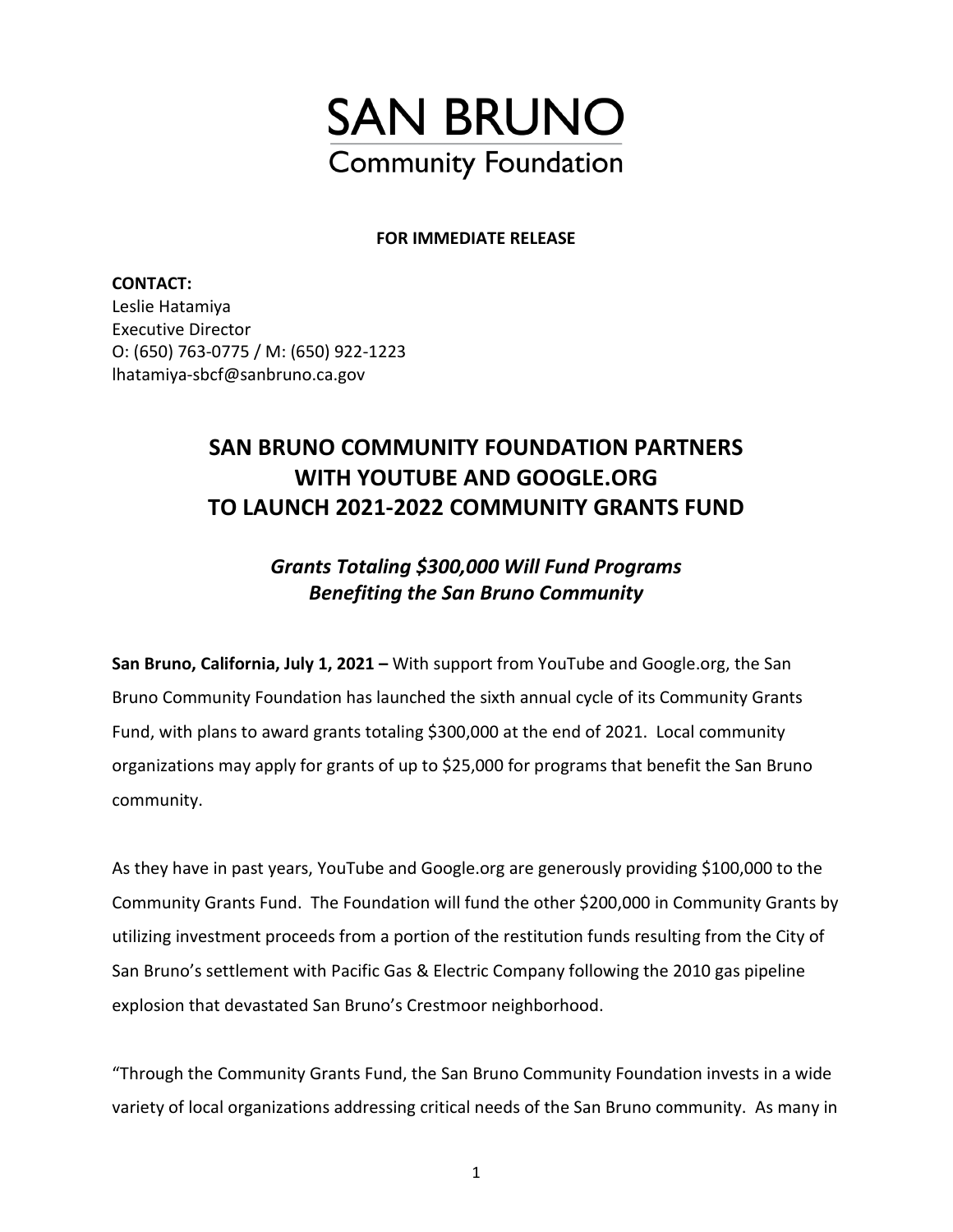our community continue to feel the impact of the COVID-19 pandemic, our Community Grants fund organizations providing a wide range of social service, educational, cultural, and other programs to those in need," said Foundation President Emily Roberts. "We are deeply grateful to YouTube/Google.org – true community partners in San Bruno – as their generosity amplifies the impact the Community Grants Fund has in our community."

"YouTube and Google.org are excited to partner once again with the San Bruno Community Foundation on the Community Grants Fund," said Drew Sherwood, YouTube's Real Estate Director. "This program leverages the important work that local organizations already do to serve San Bruno, YouTube's home. We look forward to supporting these community groups as they provide innovative and impactful services to vulnerable populations at this challenging time."

Through the Community Grants Fund, the Foundation funds programs and projects that benefit the San Bruno community. Such programs may include, but are not limited to, racial equity and social justice programs as well as programs addressing community needs related to the COVID-19 pandemic. Grant awards will be based on a variety of factors, including the benefits of the proposed program to the San Bruno community, the proposal's alignment with one of the Foundation's focus areas, program methodology and budget, requested grant amount in relation to the anticipated community benefit, and the organization's track record, stability, and financial health.

Eligible organizations can apply for a grant through the Foundation's online application, which is posted at [www.sbcf.org.](http://www.sbcf.org/) For the 2021-2022 grant cycle, the application deadline is Wednesday, September 22, 2021. The Foundation intends to announce in December 2021 this year's Community Grant awards, which will be used to fund activities in 2022. Detailed program guidelines for the Community Grants Fund, including eligibility requirements and the application process, as well as descriptions of past grantees, can be found on the Foundation's website at [www.sbcf.org.](http://www.sbcf.org/)

2